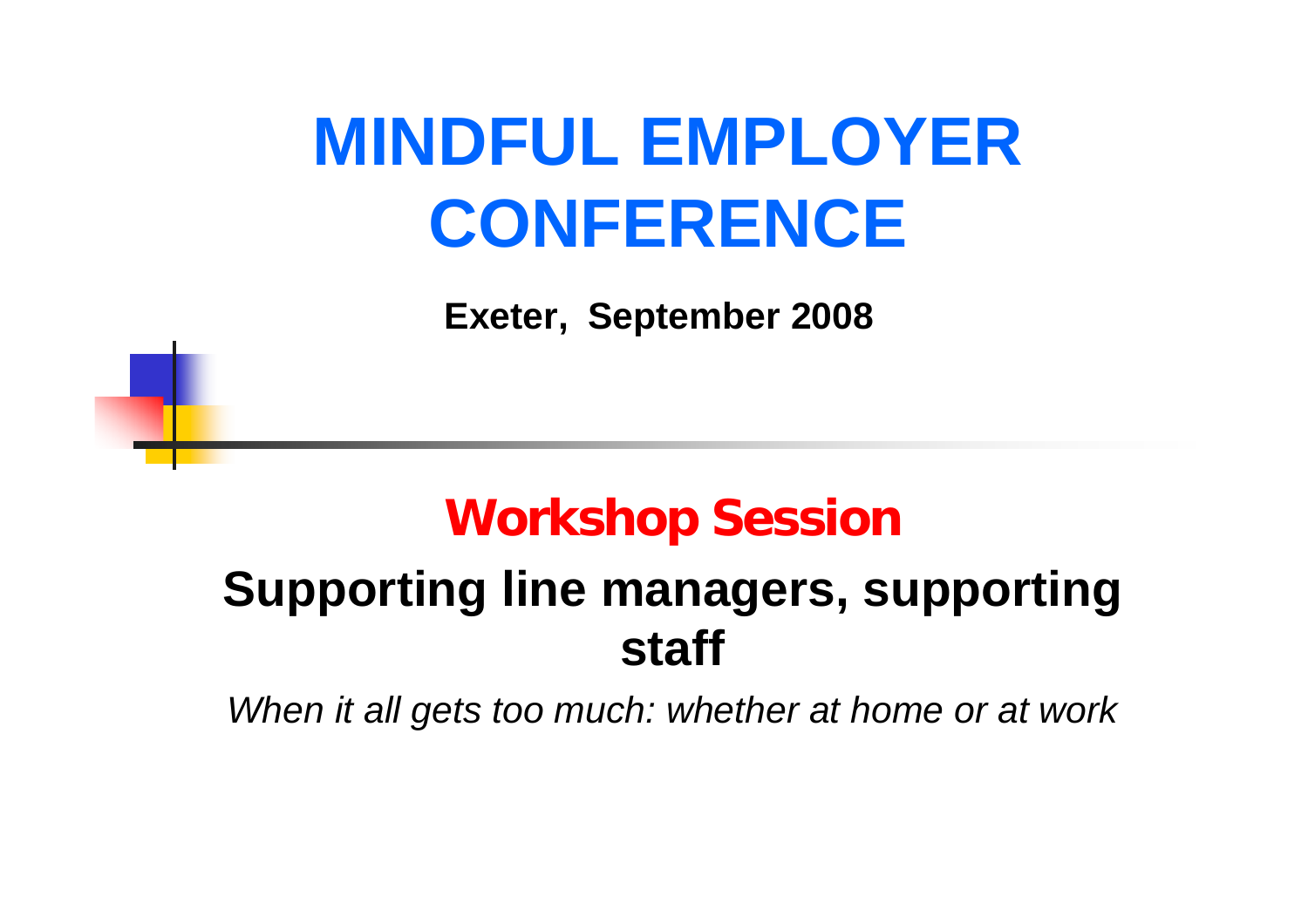## Workshop Presenters

Ian Draper

Convenor

UK National Workstress Network

[www.workstress.net](http://www.workstress.net/)

07966-196033

Eric Marshall

Finance Director

PPC Worldwide

[Eric.marshall@ppcworldwide.](mailto:Eric.marshall@ppcworldwide.com) 

[com](mailto:Eric.marshall@ppcworldwide.com)

01865-397400

positive people company

**PPC**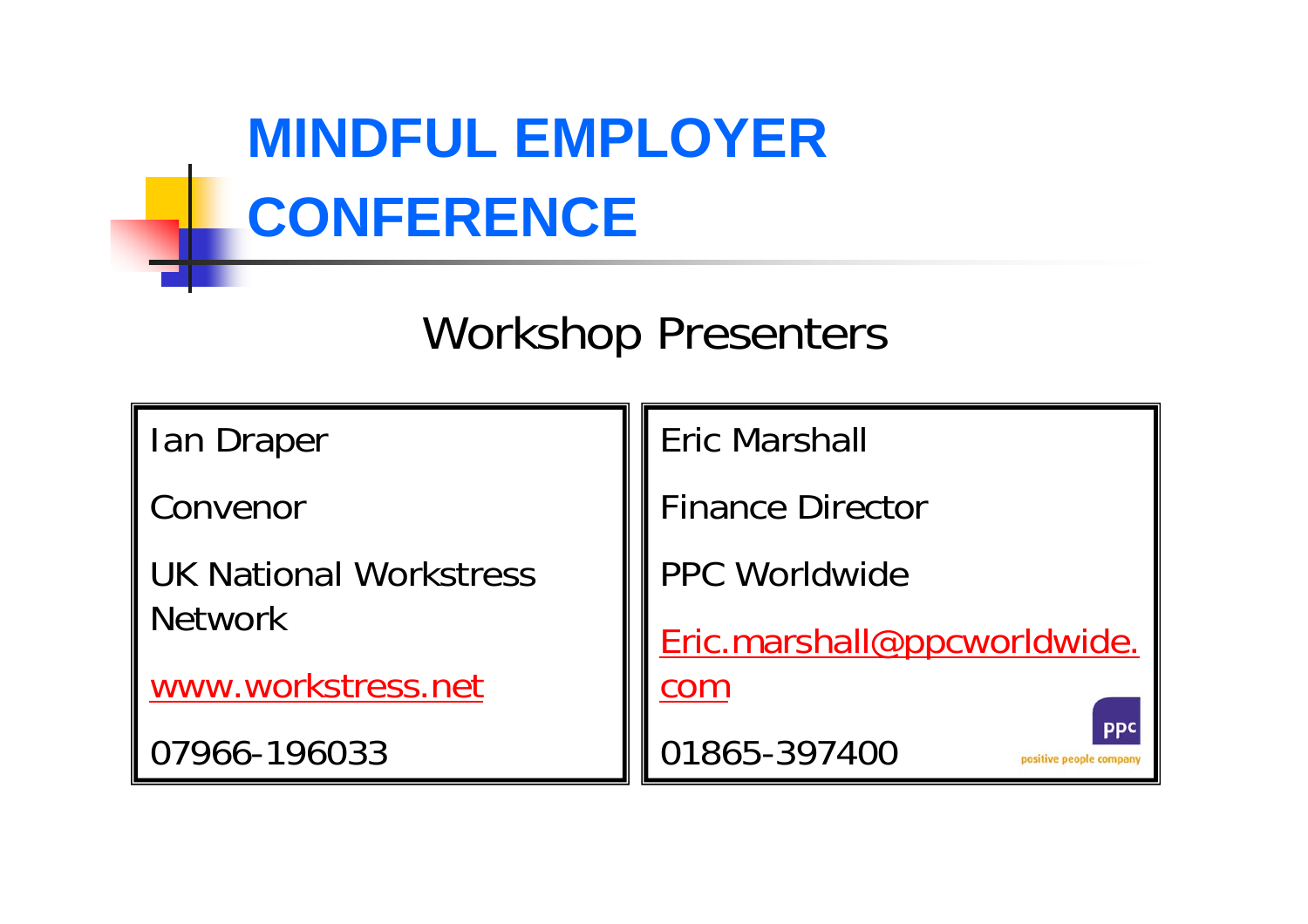- $\mathbb{R}^3$ ■ Workshop outline
- $\mathbb{R}^3$ **Short introductory presentations**
- $\mathbb{R}^3$ **Group discussions of how managers can** work with employees to reduce and manage stress
- $\mathbb{R}^3$ **Group feedback**
- **Final conclusions**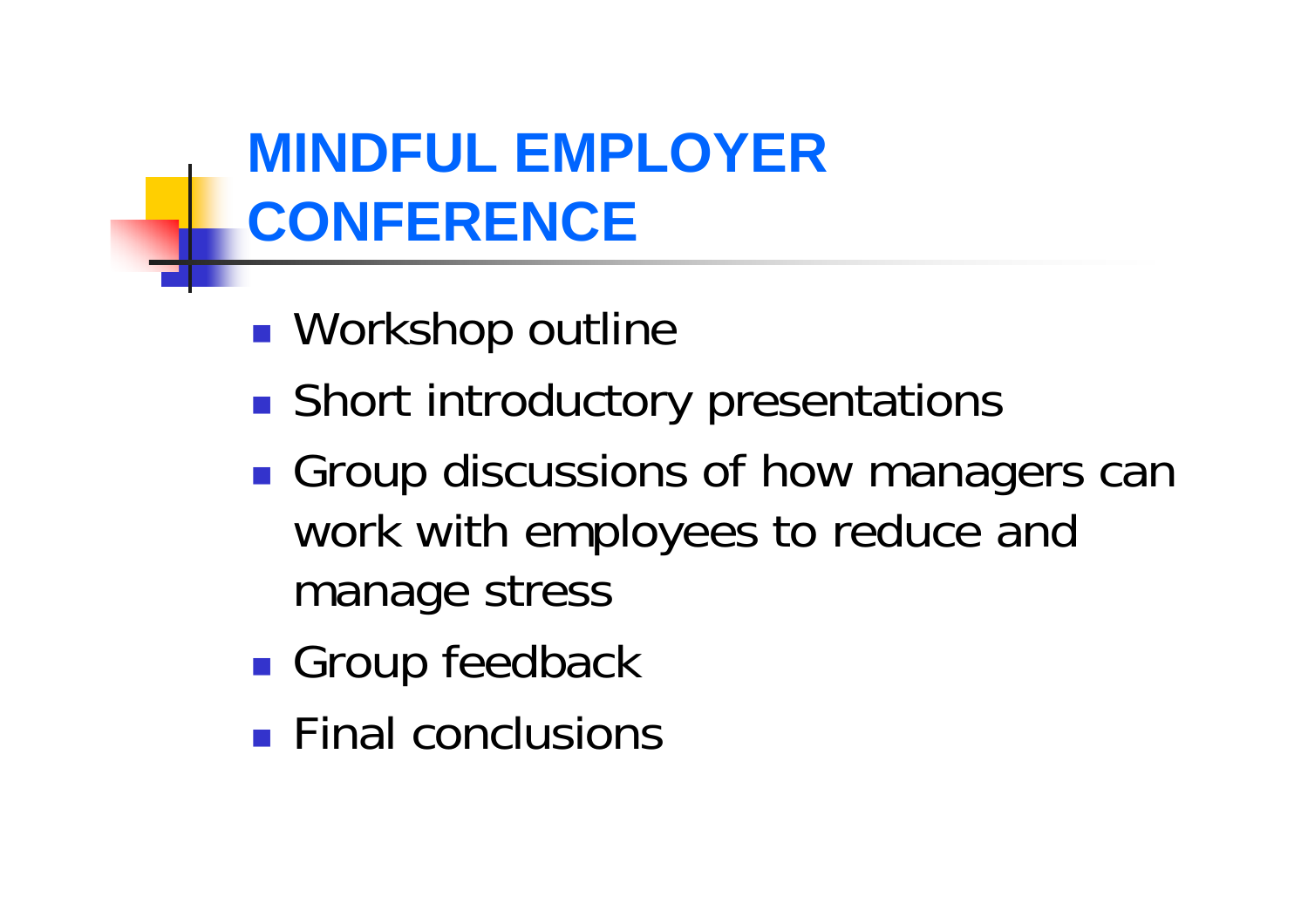No one should leave work" at the end of the day, less healthy than they were when they arrived …… Work should be healthenhancing



**TUC Vision**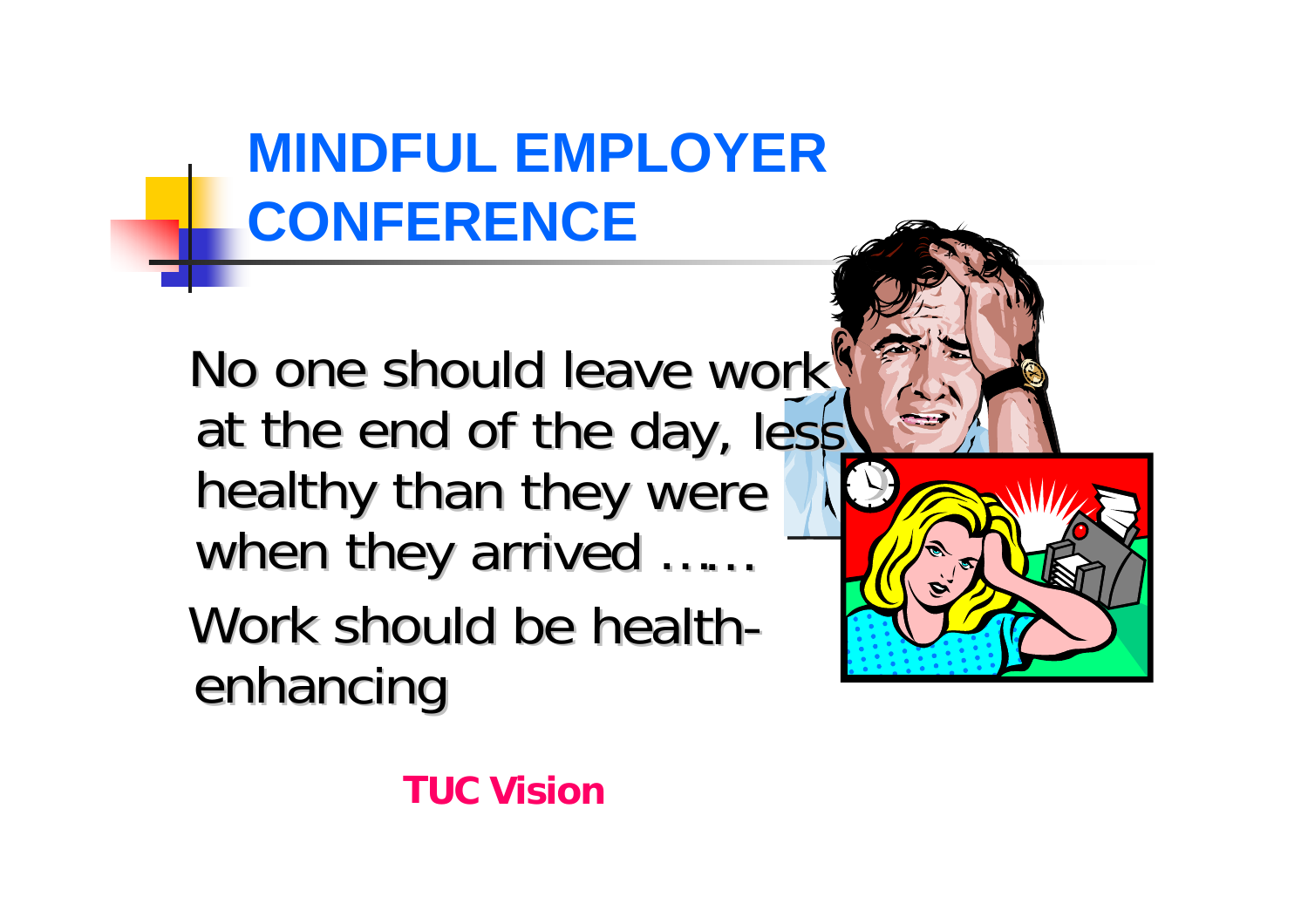# Definition of Stress

## HSE definition

"the adverse reaction people have to excessive pressures or other types of demand placed upon them"

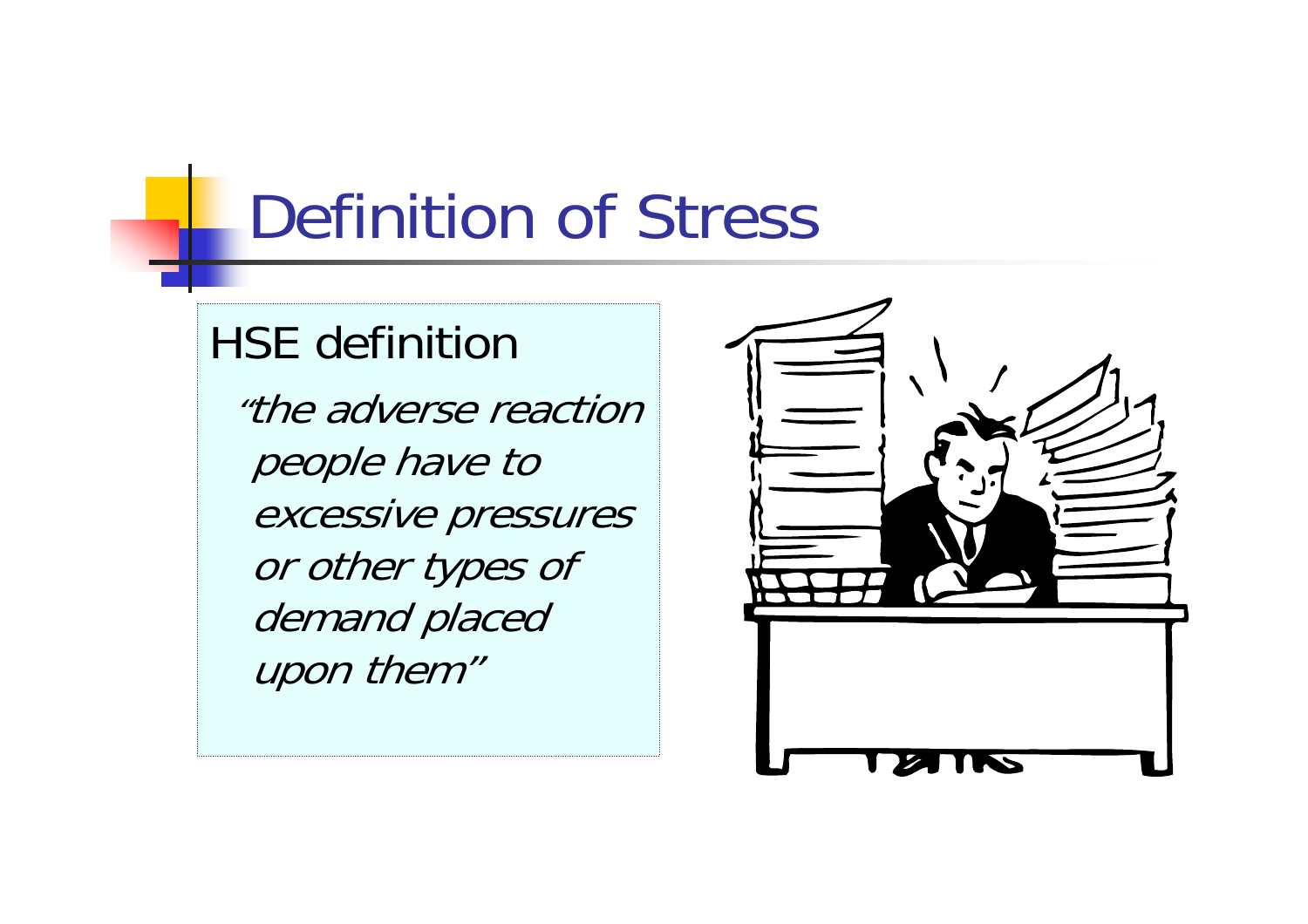Pressure can be enjoyable when ...

- **Proportionate to need**
- **Action is possible**
- **Individual capacity is sufficient**
- **Duration is limited**
- **Reward is available**
- There is no such thing as 'good stress'
- $\blacksquare$  But what happens if pressures uncontrollable? … … …



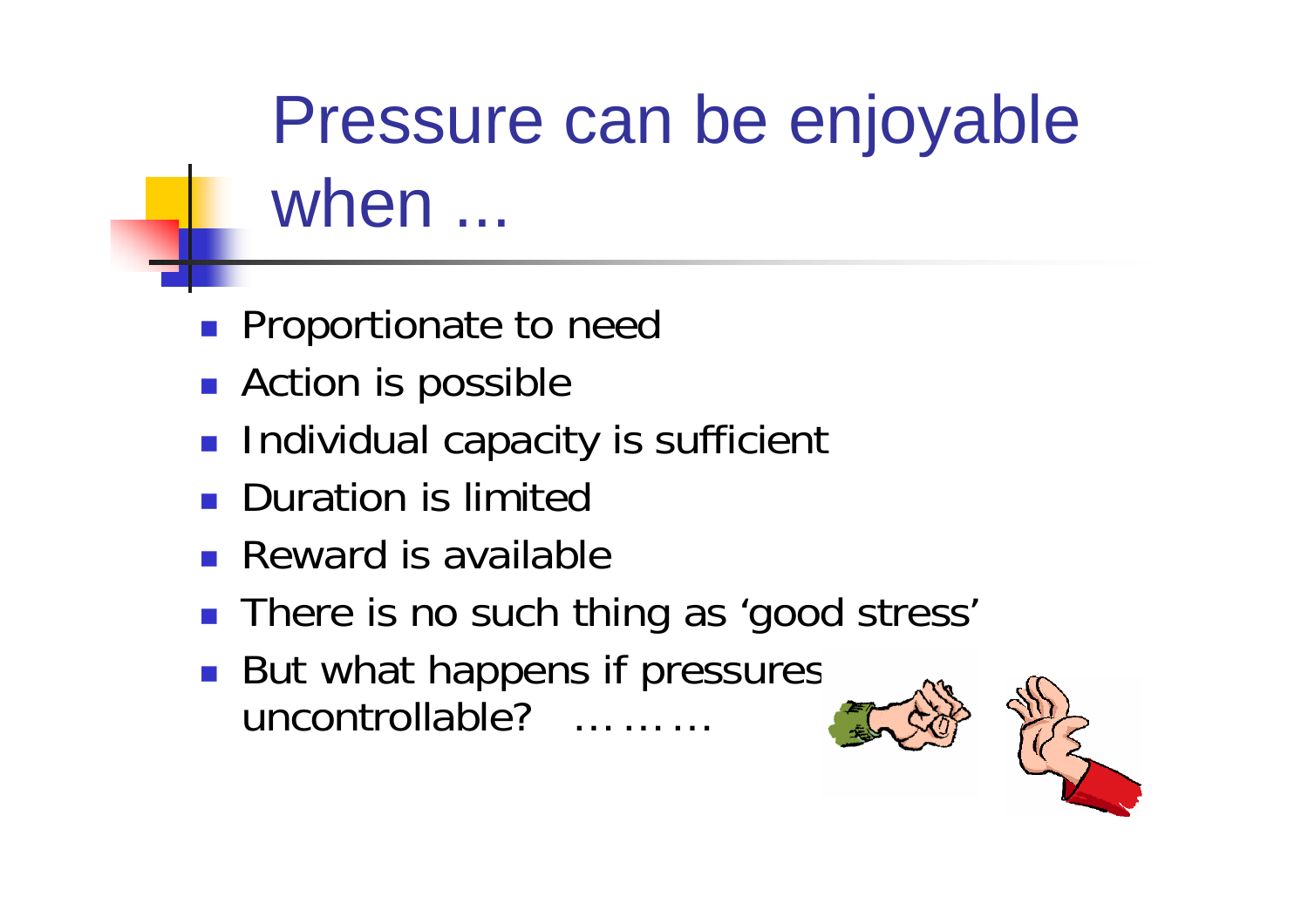# The body under stress...



 $\mathcal{L}_{\mathcal{A}}$ **No respite?**

- m. **Adrenalin - Heart rate, muscle tension, breathing**
- П **Noradrenalin, Cortisol, Thyroxin – increase blood sugars, energy, quick reactions**
- $\mathcal{L}_{\mathrm{max}}$ **Endorphins – natural pain killers**
- $\mathcal{L}_{\mathcal{A}}$  **Cholesterol – repairs damaged cells, clotting agents**
- П **Chronic release is harmful, auto immune system lowered**
- П **Cardiovascular illnesses, digestive complaints, respiratory problems**
- $\overline{\phantom{a}}$  **Psychological illnesses, Migraines, PMT, Cancers………………………**
- П **Premature death?**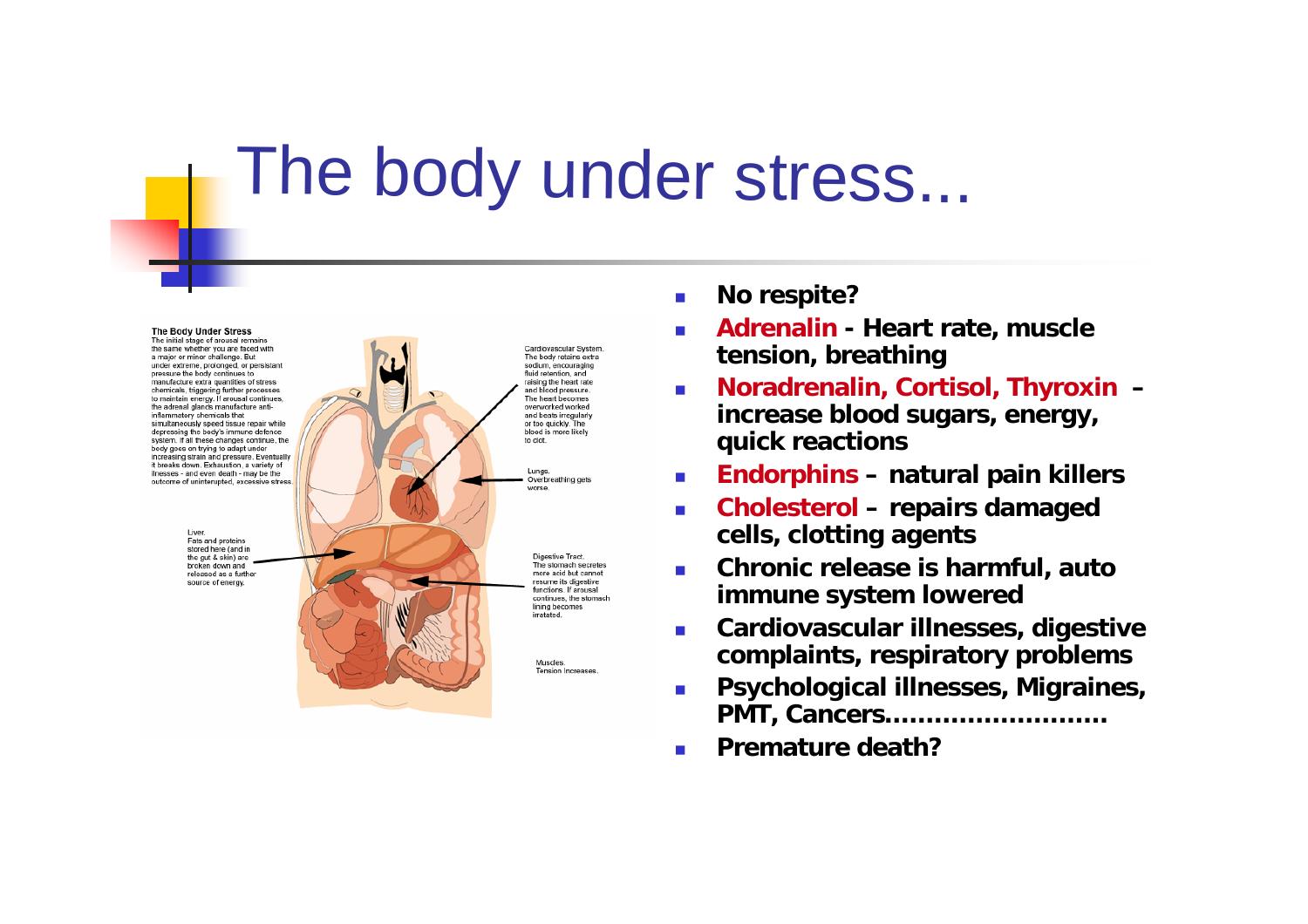

# Managers In Organisations

## The Research

#### Eric Marshall

*Finance Director*

PPC Worldwide

*Chairman*

Employee Assistance Professionals Association

positive people company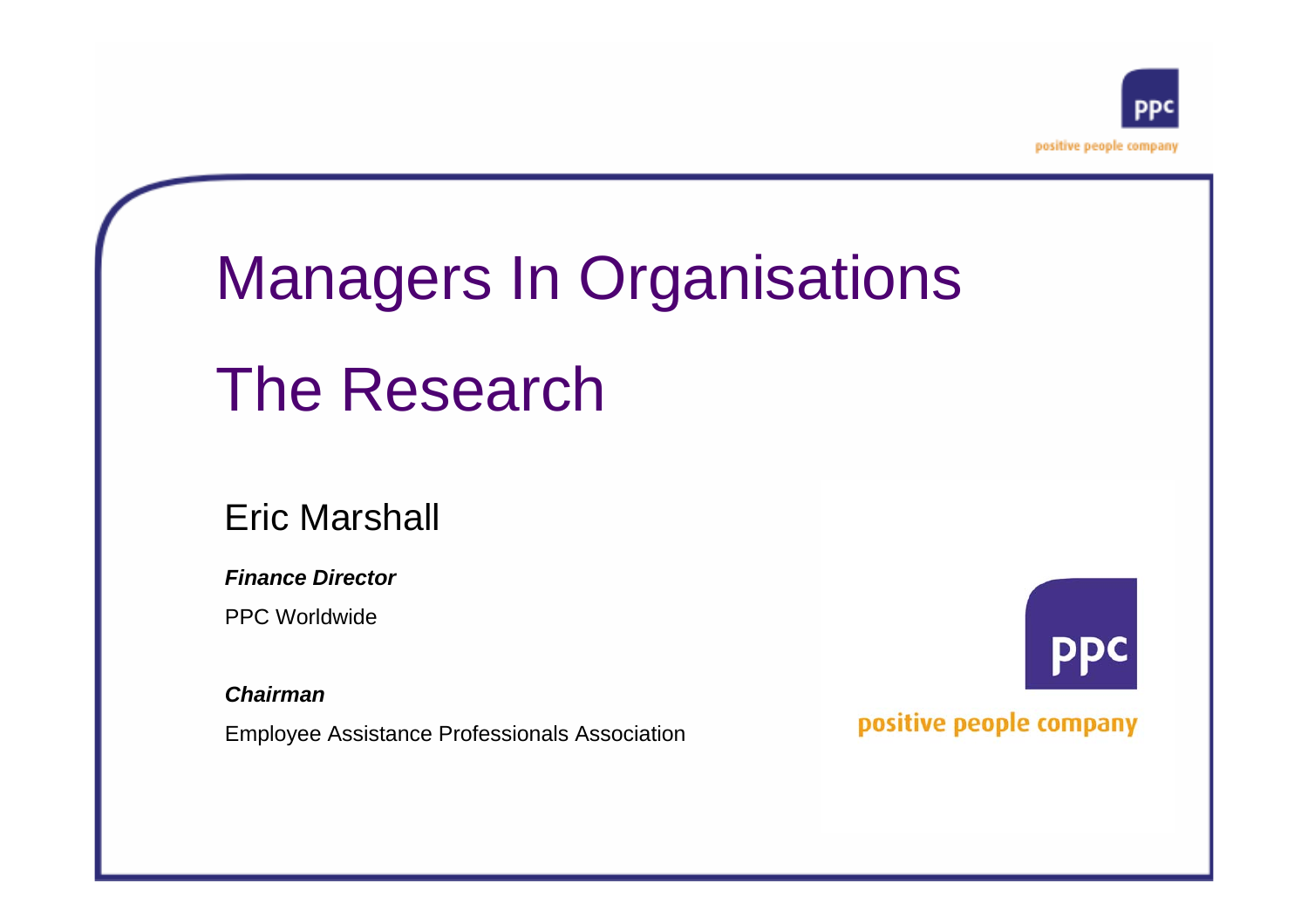### positive people company

# **Who are PPC**

### **Background**

- 30 years specialist experience in EAP's
- World's largest global service provider, over 130 countries
- Servicing more than 2 million employees worldwide
- Proactive approach to employee wellness
- Innovator in the field of EAP's

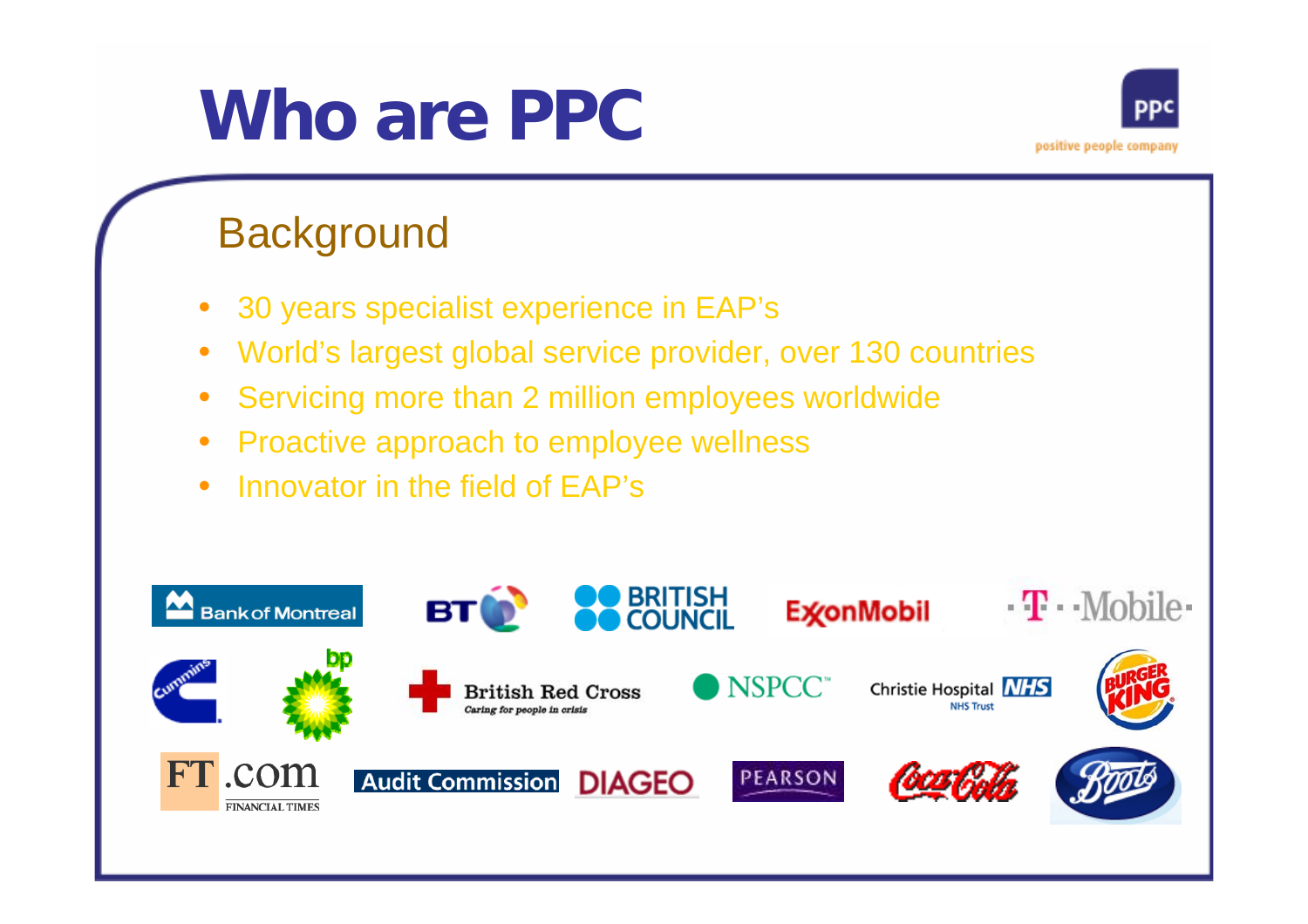#### **Level One (Company)**

- Comply with Health & Safety legislation
- Improve productivity and reduce absenteeism
- Effectively manage risk sensitive issues such as stress, bullying and alcohol & drug issues

#### **Level Two (Manager)**

- More effective management of employee issues
- More efficient team performance
- More effective use of HR and line management time
- Softer skills development amongst managers

#### **Level Three (Employee)**

- Greater understanding of key emotional and psychological employee issues
- Access to expert resource to ensure appropriate and effective responses and policy development
- Speedy access to specialist responses when they are most needed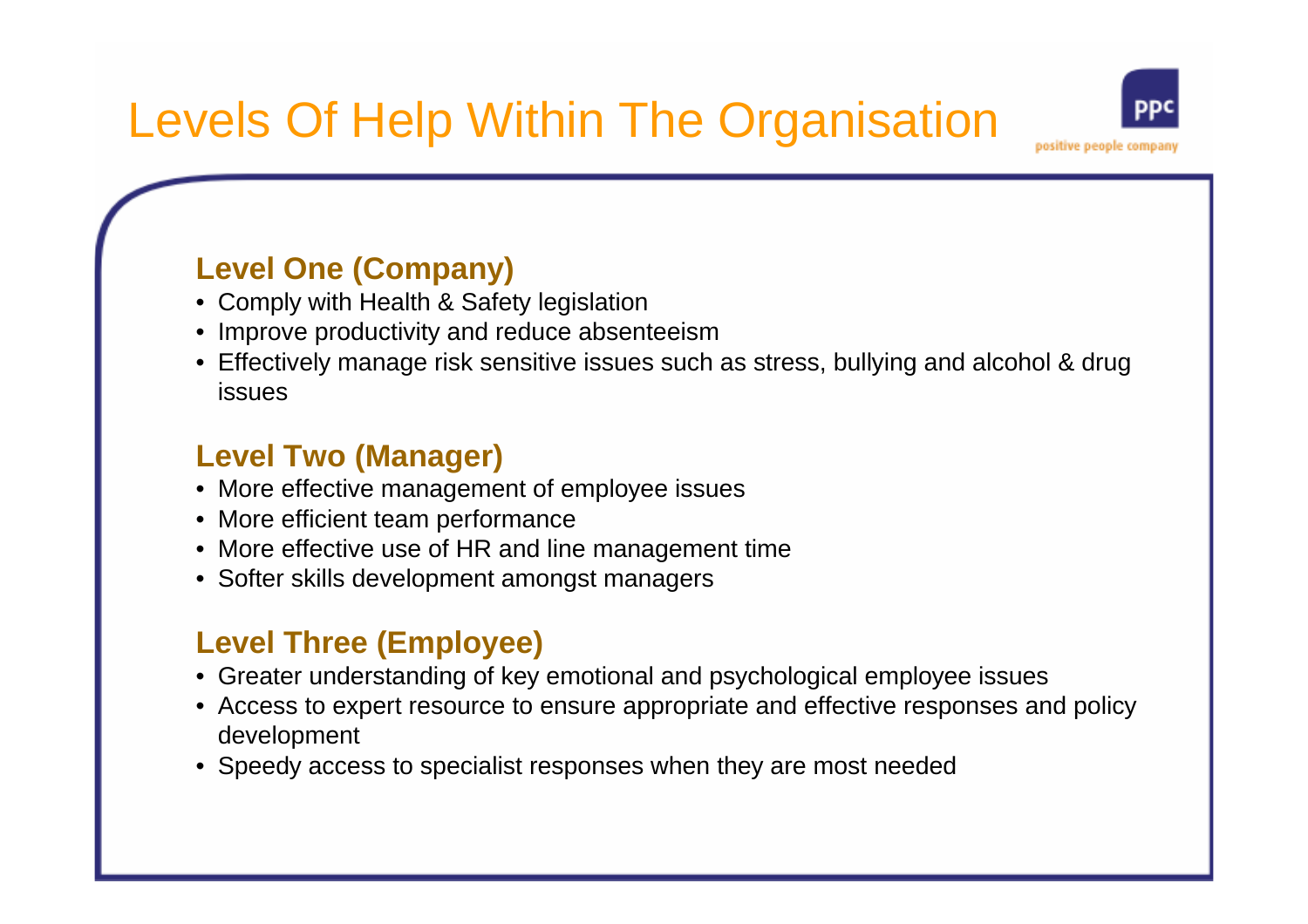### **There are 2 things you are expected to be born with the ability to do………………………**

- **1) Be a parent**
- **2) Be a manager**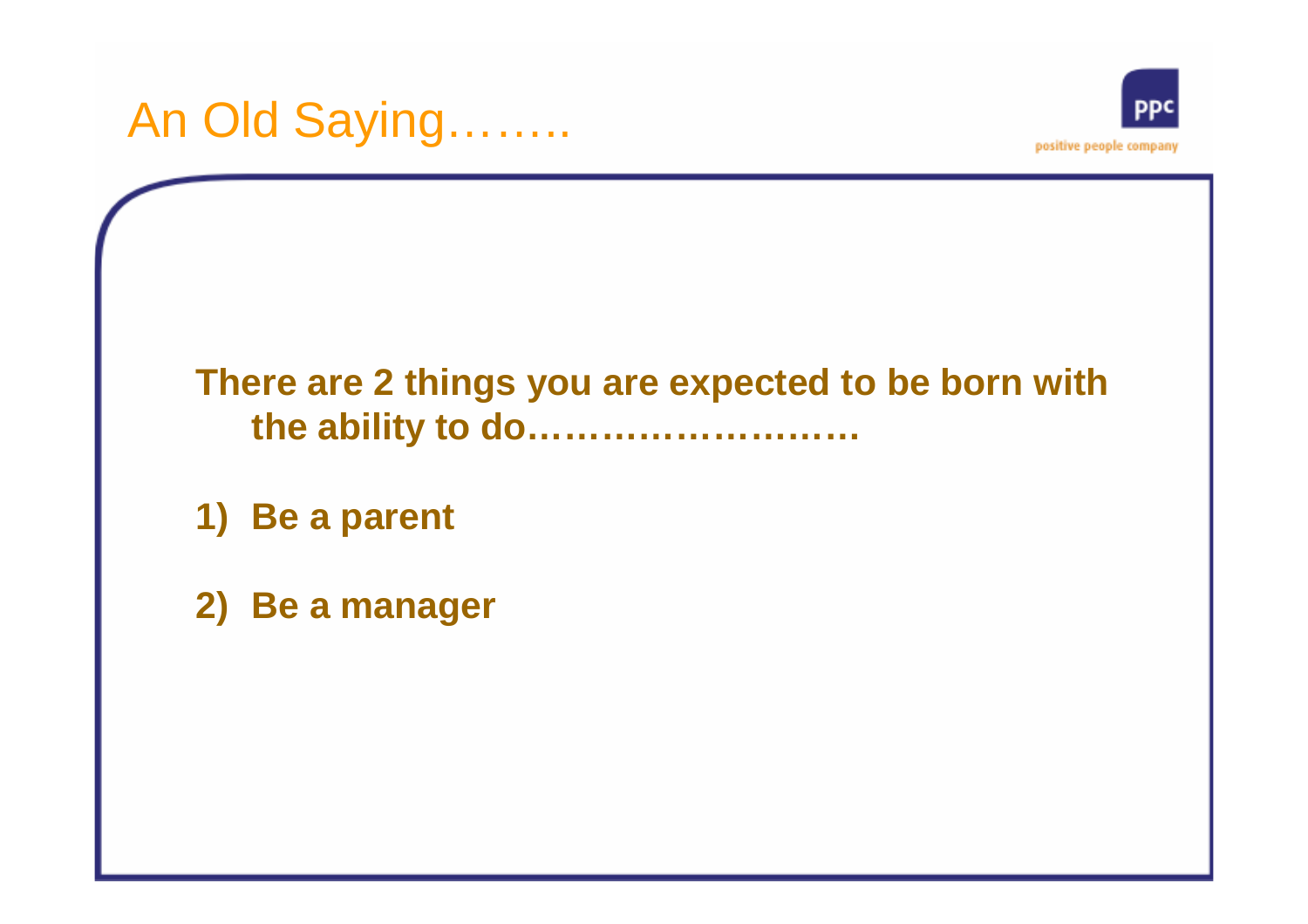## Managers Research

#### **Research Shows**

- Most common aspects of job that are both difficult & stressful
- While taking their role seriously they have difficulty in dealing with areas that are; -Sensitive
	- -Confrontational
- Getting employee's to perform at their best requires excellent interpersonal skills
- Managers play a key part in providing an organisation's duty of care
- Sometimes facts that are uncomfortable need to be raised
- Employees need encouragement to seek some sort of help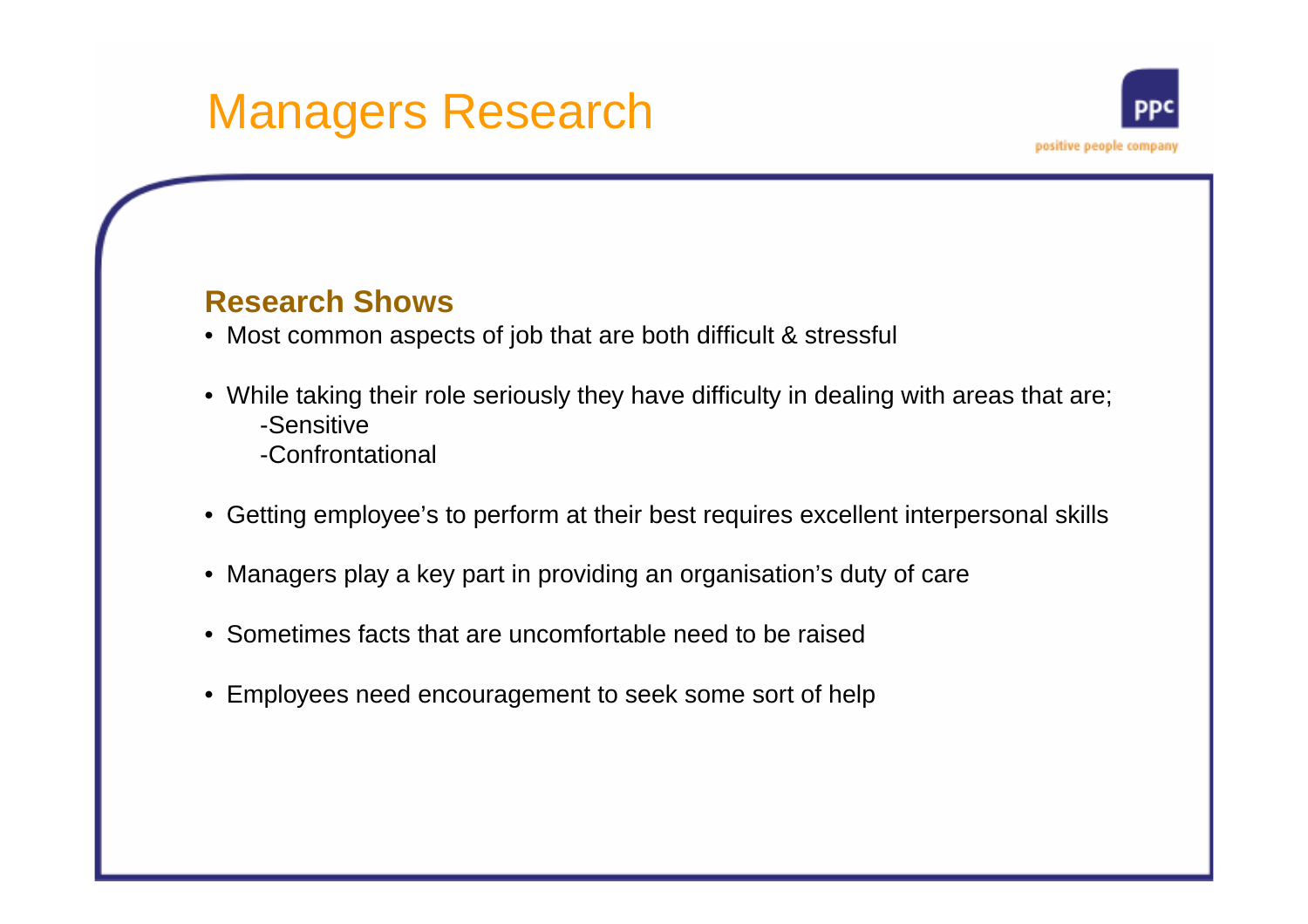#### **Issues Raised By Staff**

• 92% have to deal with issues raised by staff but <30% feel they cope well

positive people compan

- 56% have to deal with issues within the team;
	- -clashes with colleagues
	- -Problems fitting in
	- -Bullying
- 40% have to deal with depression and stress within their team
- 40% deal with job related issues -Workload
	- -Lack of career progression/Job development
- 25% have to deal with more personal issues
	- Splitting with partner/spouse
	- -Sickness in the family
	- -Moving home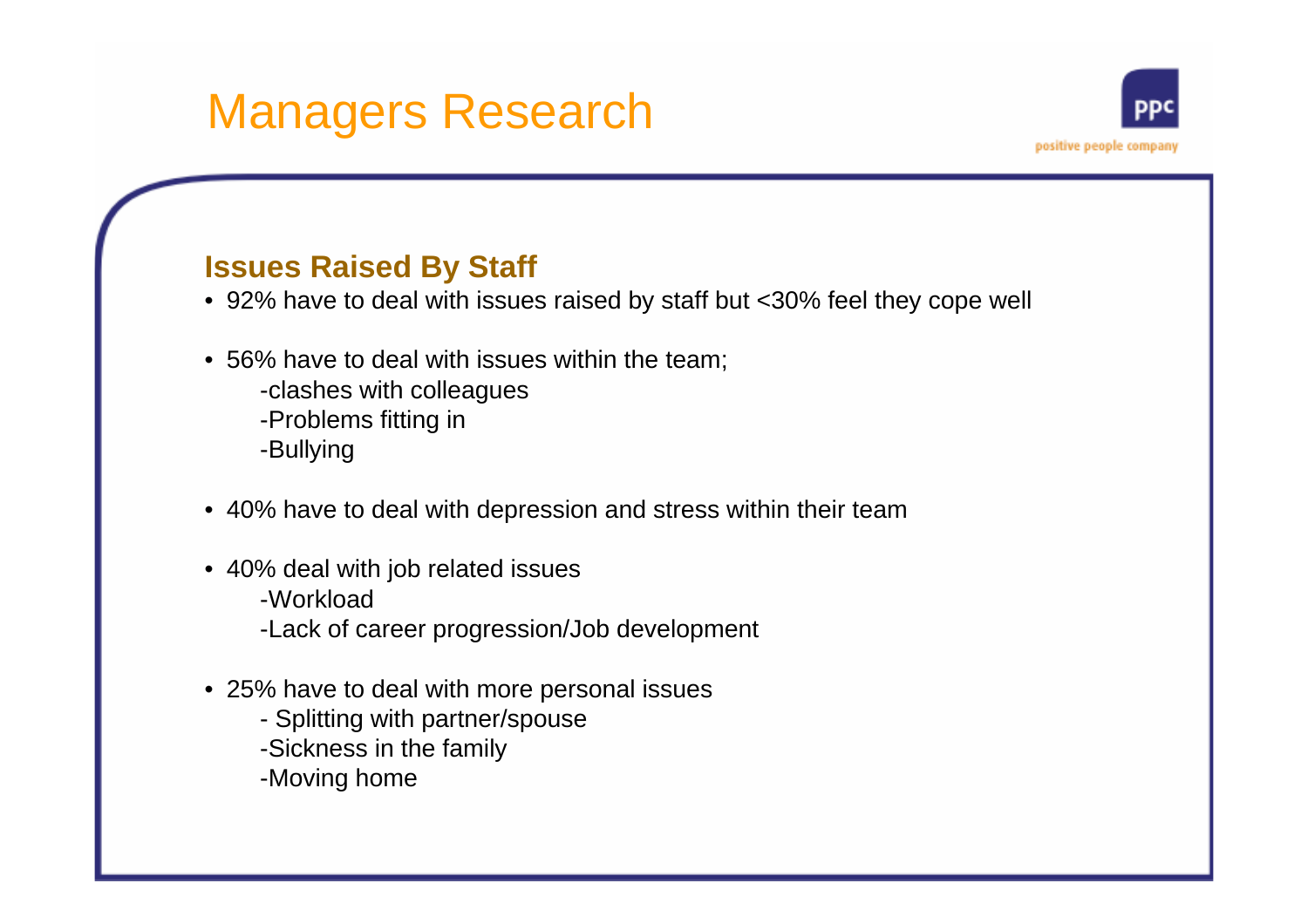#### **Issues Managers Don't Feel Comfortable Managing**

- Where it involves conflict
- Where there is little a manager can actually do
- Where managers may have to give negative feedback
- When the situation causes heightened emotion
- When the situation needs delicate handling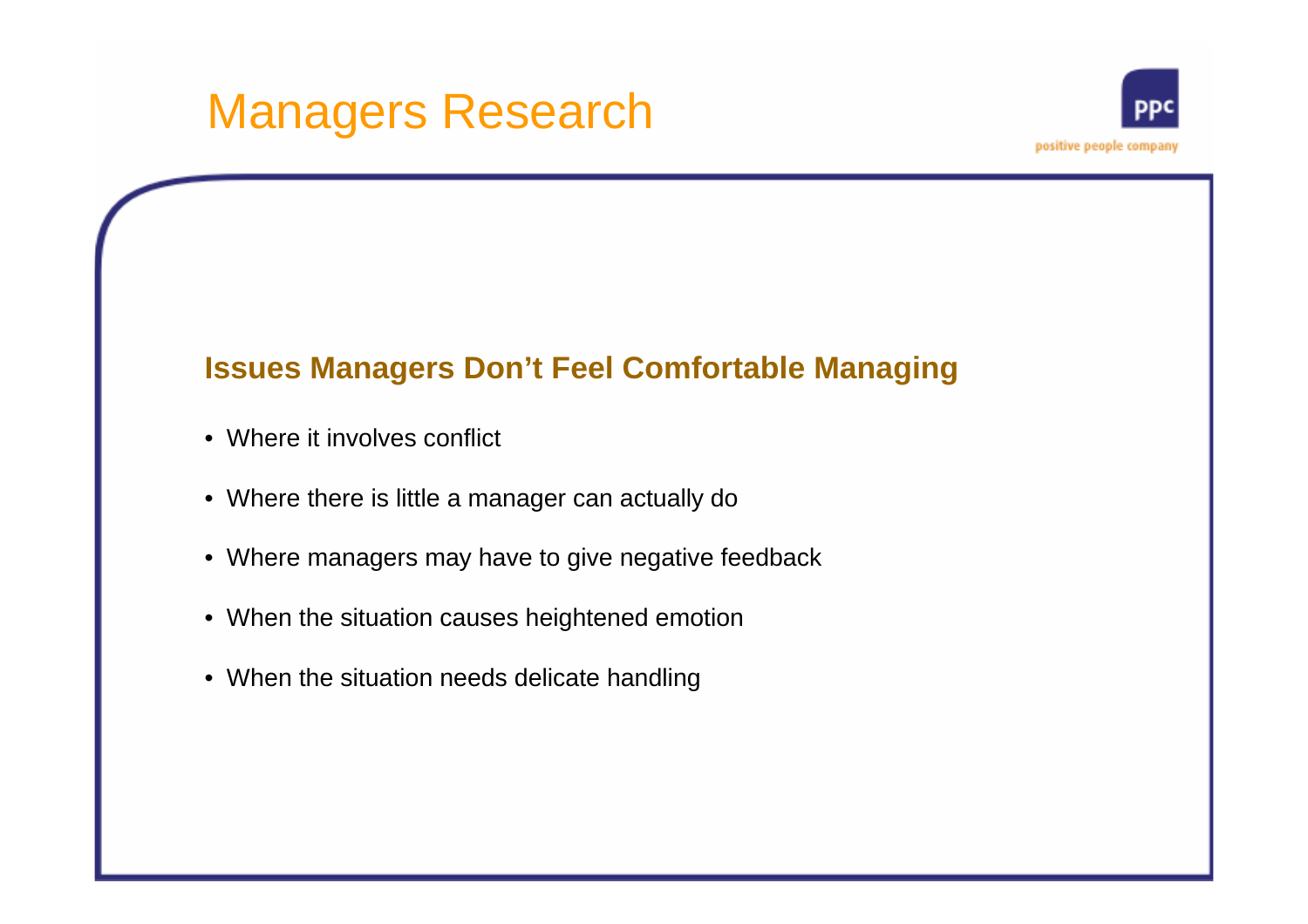#### **How Managers Cope**

- Find it difficult balancing being professional *and* sympathetic
- Feel untrained to deal with a lot of emotional situations
- Experience can help but little available for new managers
- Over 51% hate confrontation but it frequently occurs within team
- Managers suffer lack of sleep and working long hours
- Despite long hours work suffers
- Only 50% feel able to talk to their boss
- 40% are not comfortable with their responsibilities for managing staff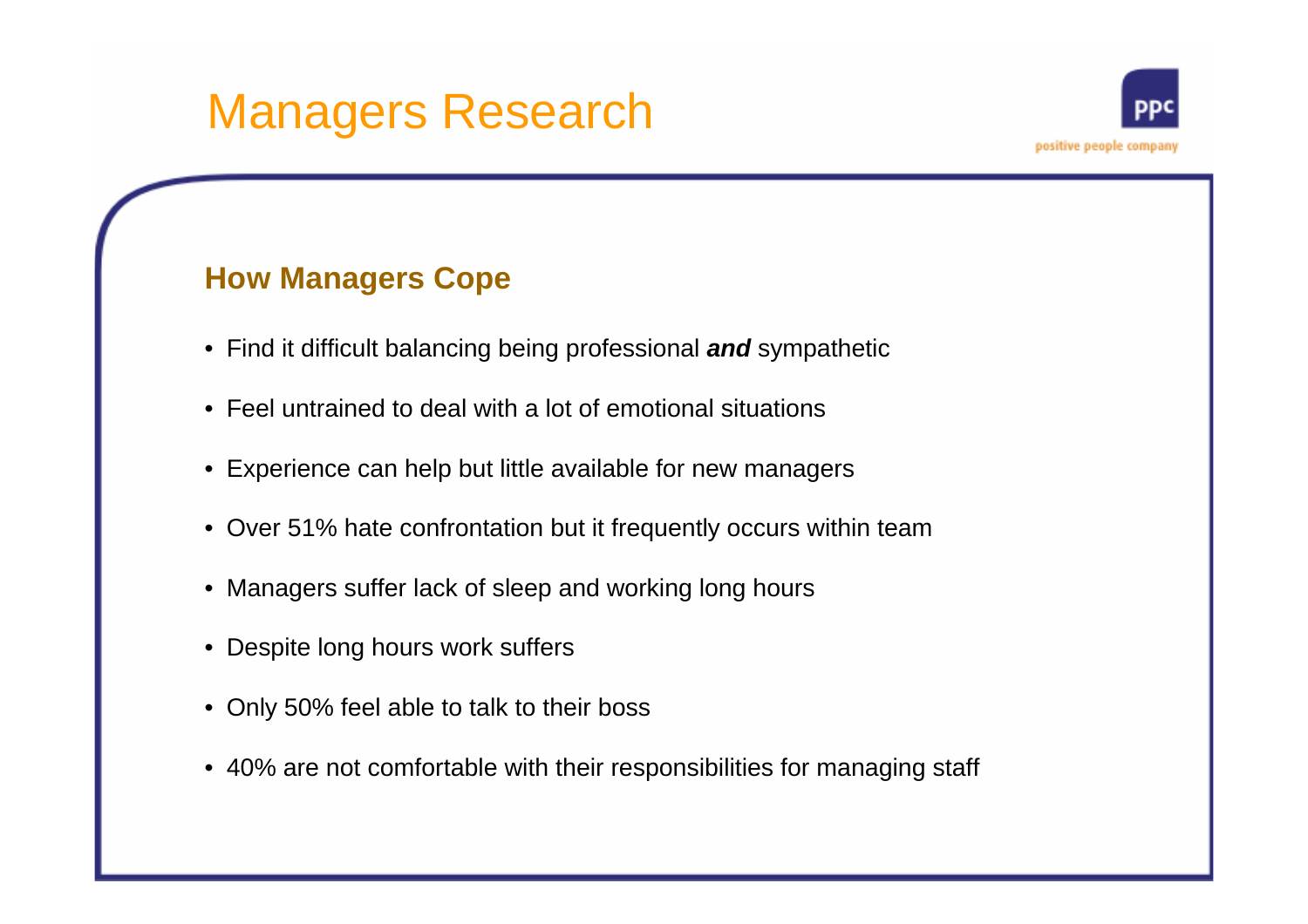## **Conclusion**

- Being a manager is more than just doing the job
- Requires a combination of functional knowledge & interpersonal skills
- The higher up the organisation the more you have to do through people
- What comes first;
	- Develop the skills for a job you might not do
	- -Waiting for a role that needs the skills you don't have
- Master management skills early will pay dividends for career development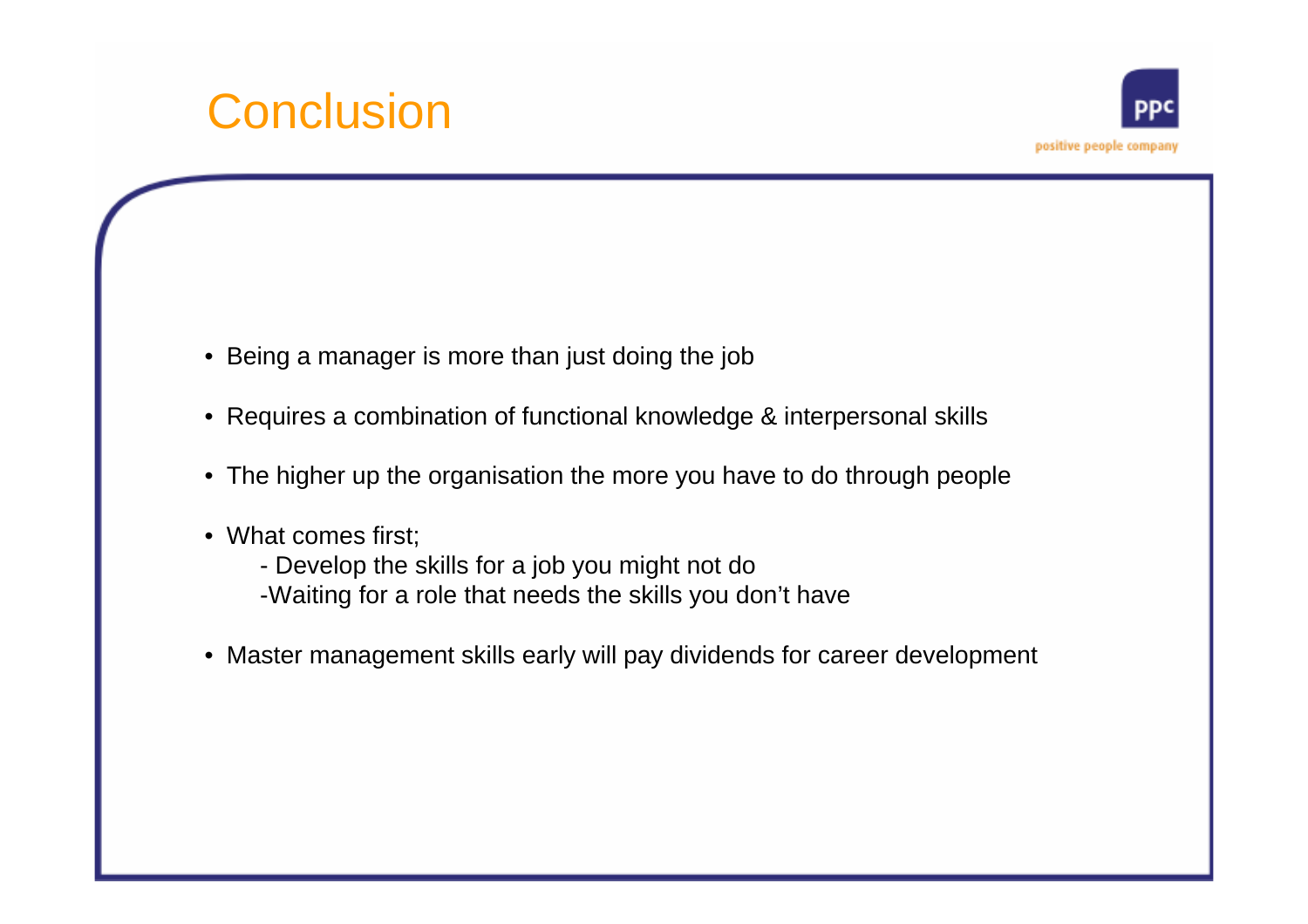**And finally And finally … … …**

they must be fit for it; **they must not do too much of it; they must not do too much of it; andthey must have a sense of success in it. they must have a sense of success in it.** In order that people may be happy in their work, these three things are **needed …**